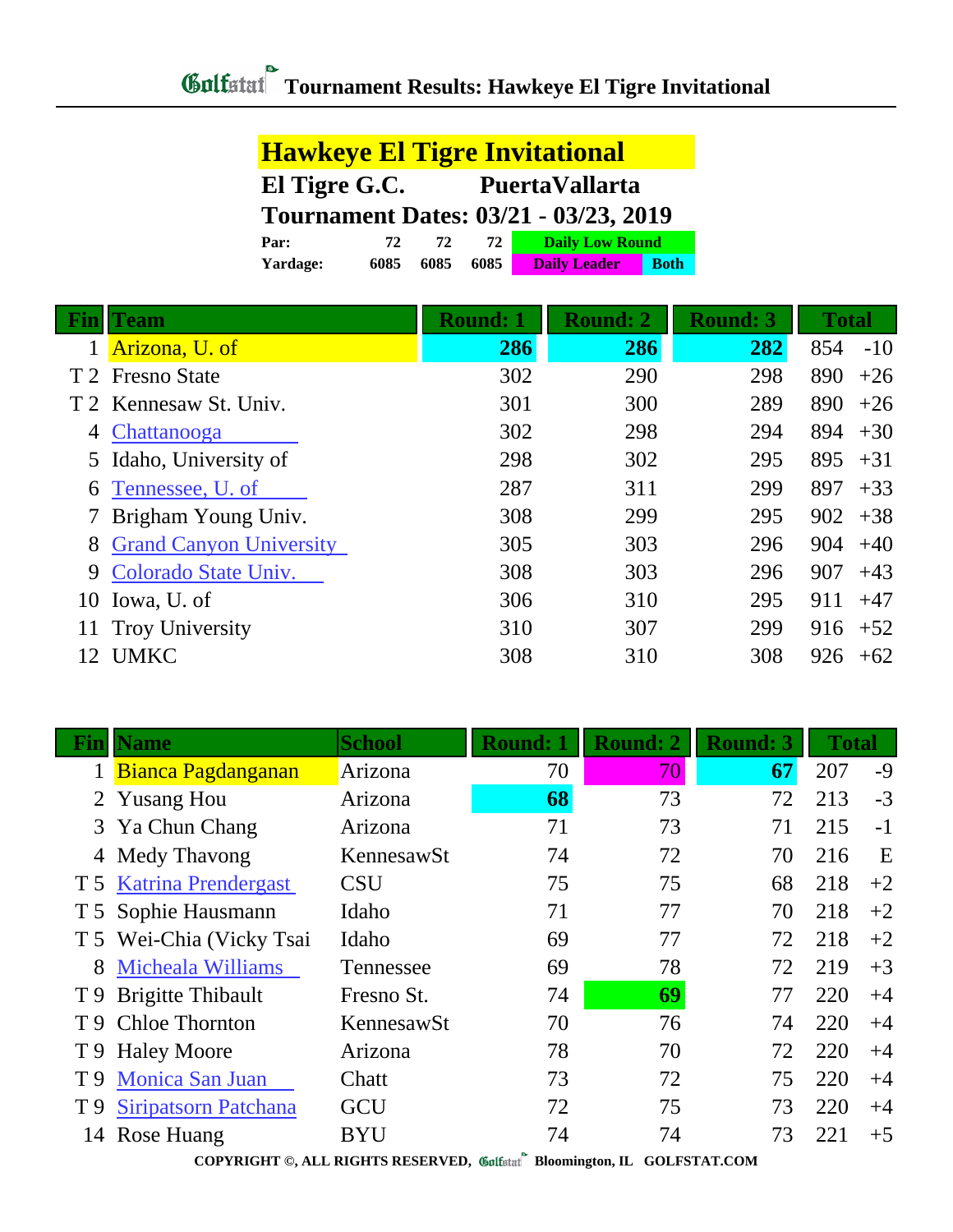| Fin  | <b>Name</b>               | <b>School</b> | <b>Round: 1</b> | <b>Round: 2</b> | <b>Round: 3</b> | <b>Total</b> |
|------|---------------------------|---------------|-----------------|-----------------|-----------------|--------------|
| 15   | Valeria Patino            | Idaho         | 76              | 72              | 74              | 222<br>$+6$  |
|      | T 16 Carolina Sandstrom   | GCU           | 73              | 78              | 72              | 223<br>$+7$  |
|      | T 16 Harriet Lynch        | Fresno St.    | 73              | 72              | 78              | 223<br>$+7$  |
|      | T 16 Naomi Soifua         | <b>BYU</b>    | 77              | 73              | 73              | 223<br>$+7$  |
| T 19 | <b>Alexis Linam</b>       | GCU           | 74              | 75              | 75              | $+8$<br>224  |
| T 19 | <b>Ariana Macioce</b>     | Tennessee     | 72              | 77              | 75              | 224<br>$+8$  |
| T 19 | Kristin Simonsen          | Fresno St.    | 78              | 74              | 72              | $+8$<br>224  |
| T 19 | <b>Mikayla Bardwell</b>   | Tennessee     | 73              | 75              | 76              | 224<br>$+8$  |
| T 23 | <b>Esme Hamilton</b>      | Chatt         | 79              | 73              | 73              | 225<br>$+9$  |
| T 23 | Jessica Hall              | Fresno St.    | 78              | 75              | 72              | 225<br>$+9$  |
| T 23 | Sandra Nordaas            | Arizona       | 77              | 74              | 74              | 225<br>$+9$  |
|      | T 26 Annick Haczkiewicz   | <b>BYU</b>    | 79              | 74              | 73              | $226 + 10$   |
|      | T 26 Kristin Glesne       | Iowa          | 80              | 78              | 68              | $226 + 10$   |
|      | T 26 Maddy McDanel        | Chatt         | 77              | 75              | 74              | $226 + 10$   |
|      | T 26 Nicole Lorup         | Troy          | 78              | 75              | 73              | $226 + 10$   |
|      | T 26 Ther de Bochdanovits | <b>UMKC</b>   | 75              | 76              | 75              | $226 + 10$   |
| T 31 | <b>Rheagan Hall</b>       | Chatt         | 77              | 78              | 72              | $227 + 11$   |
|      | T 31 Roanne Tomlinson     | KennesawSt    | 79              | 78              | 70              | $227 + 11$   |
| T 33 | Bianca Lohbauer           | Troy          | 77              | 76              | 75              | $228 + 12$   |
| T 33 | <b>Brett Permann</b>      | Iowa          | 77              | 76              | 75              | $228 + 12$   |
| T 33 | Manuela Lizarazu          | Iowa          | 75              | 76              | 77              | $228 + 12$   |
| T 33 | <b>Payton Fehringer</b>   | GCU           | 77              | 76              | 75              | $228 + 12$   |
|      | T 37 Jessica Sloot        | <b>CSU</b>    | 76              | 78              | 75              | $229 + 13$   |
|      | T 37 Kirsty Beckwith      | Chatt         | 75              | 78              | 76              | $229 + 13$   |
|      | T 39 Clara Aveling        | KennesawSt    | 79              | 76              | 75              | $230 + 14$   |
|      | T 39 Ellen Secor          | <b>CSU</b>    | 76              | 75              | 79              | $230 + 14$   |
|      | T 39 Saga Traustadottir   | <b>CSU</b>    | 81              | 75              | 74              | $230 + 14$   |
|      | T 39 Sarah Harrison       | Troy          | 79              | 77              | 74              | $230 + 14$   |
|      | T 43 Caroline Klemp       | <b>UMKC</b>   | 80              | 78              | 74              | $232 + 16$   |
|      | T 43 Dominika Gradecka    | Fresno St.    | 77              | 78              | 77              | $232 + 16$   |
|      | T 43 Mar Jose Bernal Clav | <b>BYU</b>    | 71              | 79              | 82              | $232 + 16$   |
|      | T 46 Allysha Mae Mateo    | <b>BYU</b>    | 78              | 79              | 76              | $233 + 17$   |
|      | T 46 Charlotte Charrayre  | KennesawSt    | 78              | 76              | 79              | $233 + 17$   |
|      | T 46 Courtney Vogel       | GCU           | 82              | 78              | 73              | $233 + 17$   |
|      | T 46 Desiree Hong         | Arizona       | 77              | 78              | 78              | $233 + 17$   |

## **Gulfatat** Tournament Results: Hawkeye El Tigre Invitational